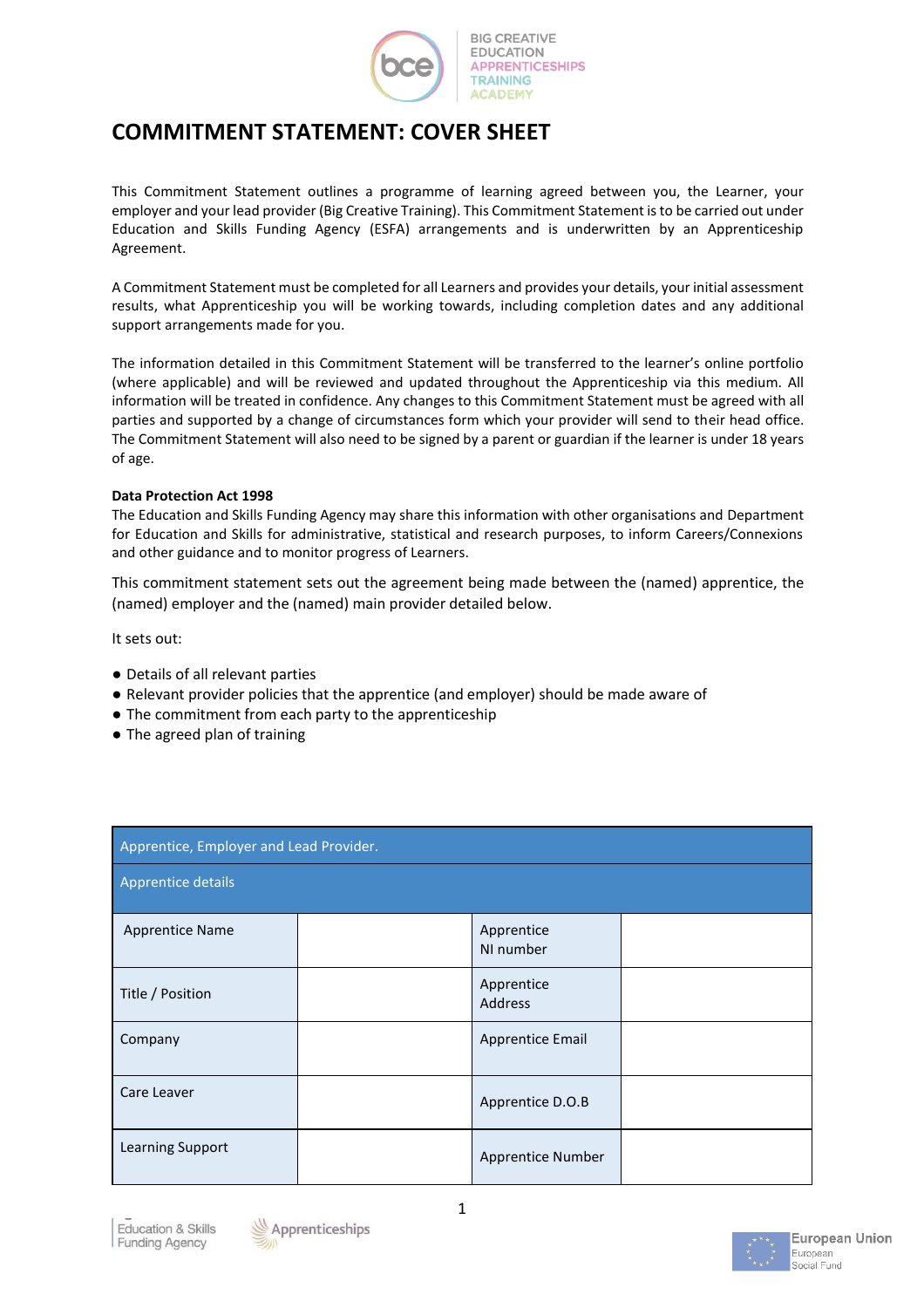

| <b>Employer details (Manager of Apprentice)</b> |  |                       |  |  |
|-------------------------------------------------|--|-----------------------|--|--|
| <b>Manager Name</b>                             |  | Company<br>Name       |  |  |
| Title / Position                                |  | Company<br>Address    |  |  |
| Email                                           |  | <b>Contact Number</b> |  |  |

| <b>Training Provider Details</b> |  |                       |  |  |
|----------------------------------|--|-----------------------|--|--|
| <b>Provider Name</b>             |  | Title                 |  |  |
| <b>Provider Address</b>          |  | <b>Contact Number</b> |  |  |
| <b>Contact Name</b>              |  | <b>Contact Email</b>  |  |  |

| <b>End Point Assessment Organisation (EPA)</b> |  |  |  |  |
|------------------------------------------------|--|--|--|--|
| Name                                           |  |  |  |  |
| Address                                        |  |  |  |  |
| <b>Contact Number</b>                          |  |  |  |  |

# **COMMITMENT STATEMENT: BCT POLICIES CHECKLIST**

BCT has a number of key policies in relation to your apprenticeship available at: <http://www.bcepolicies.com/public-documents/> These Include -

- Health & Safety
- Safeguarding,
- Equal Opportunities,
- GDPR
- Complaints Policy
- Disability Policy
- Online Safety

Please Initial and Date ONCE THE ABOVE POLICIES HAVE BEEN DISCUSSED

Employer: and the contract of the Apprentice:





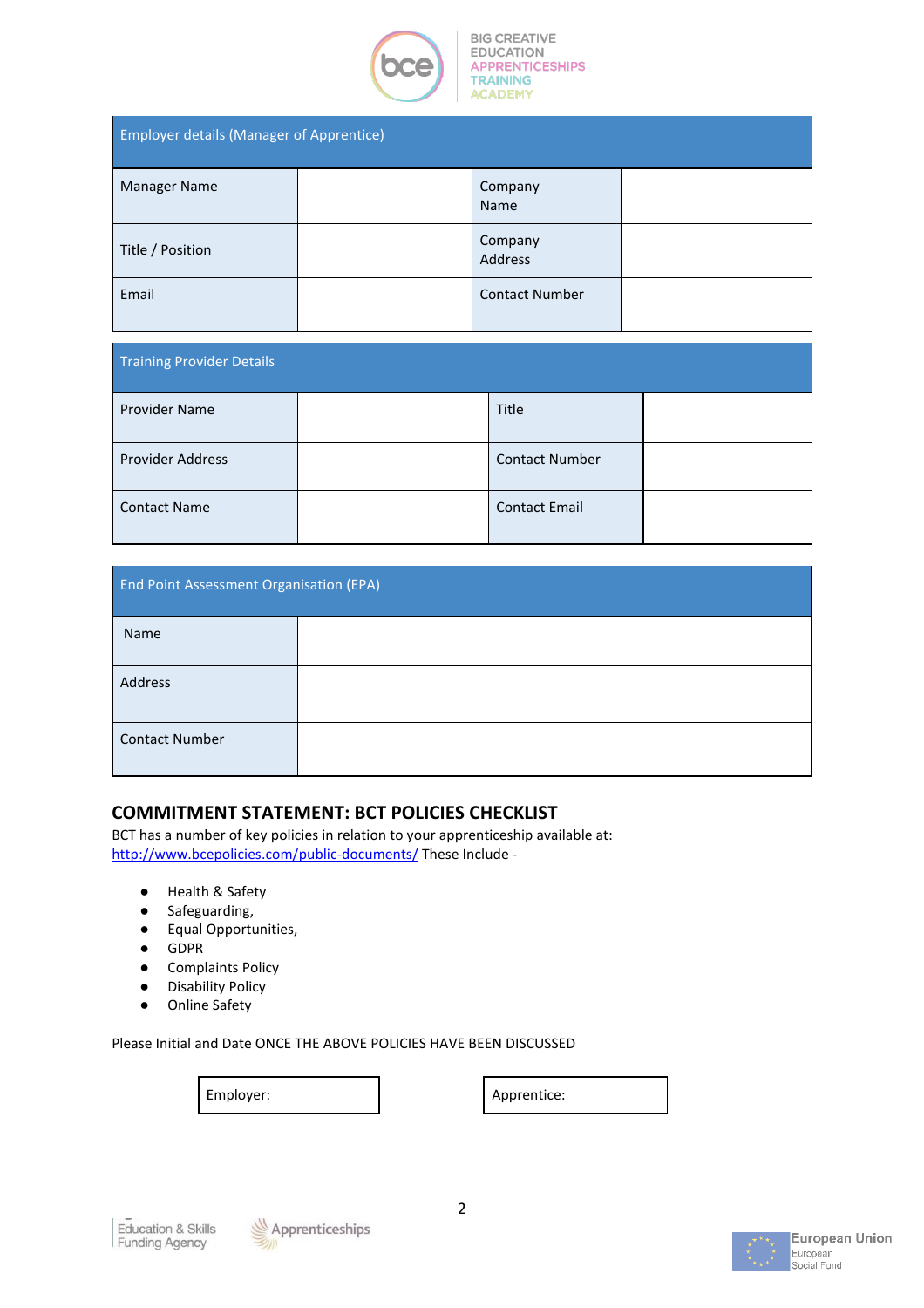

# **KEY POLICIES**

### **Health & Safety Induction**

A health and safety induction should be given to the Apprentice and include the following information:

- Participant's responsibility for their own, as well as others' safety at work
- Standard accident reporting procedures
- Where the first aid equipment is kept and person responsible
- What to do in the event of fire
- Fire exits and emergency evacuation procedures
- Fire extinguishers
- Introduction to any tools and machinery, identifying any potential hazards
- Any prohibitions explained by supervisor
- Lifting and handling
- Health and safety policy must be drawn to the attention of the participant
- Participants must be given a tour of the training premises, which highlights appropriate health and safety information at the start of the placement

#### **Reporting of accidents for placement providers**

Notify the BCT Employment Manager on 020 3873 5800 immediately of any accident involving:

- The death of a participant or major injury
- Of any accident resulting in loss of physical or mental faculty
- Minor injuries should be recorded in the accident book

#### **Safeguarding**

- Any member of staff who has concerns about a young person should make an immediate telephone referral to Ben Jolly on 07834 182 380. If Ben is not available, then the referral should be made to the BCT MD.
- Concerns may be raised either because of something a young person has disclosed or because you have noticed unusual behaviour or a change in their behaviour.
- If a young person asks you to keep a secret, you must not commit to this and you should let them know that anything they tell you that gives you concern will be reported.

### **Equality and diversity**

- BCT believes that all employees and course participants are entitled to be treated with respect.
- BCT is committed to achieving an environment which provides equality of opportunity and freedom from discrimination on the grounds of race, colour, nationality, ethnic origin, gender, marital status, disability, religious beliefs, age, appearance or sexual orientation.
- BCT is committed to actively opposing all forms of discrimination and will encourage full contribution from its diverse community

#### **Information sharing**

● Information about a young person on programme should not be shared with anyone apart from a staff member. If a third party makes contact with regards to a young person please refer them to the programme manager without discussing the young person.



3

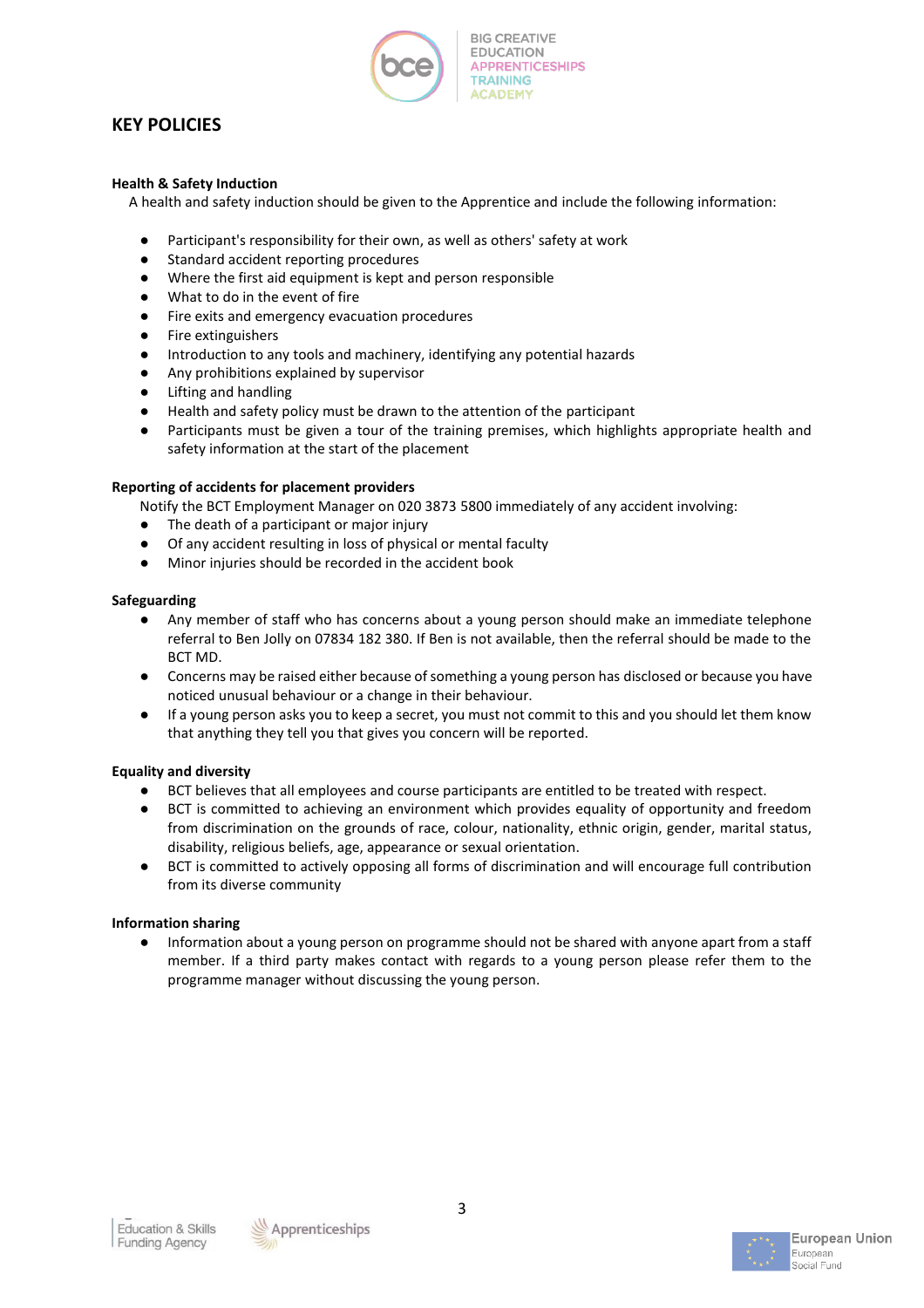

# **COMMITMENT STATEMENT: COMMITMENT TO THE PROGRAMME**

| Commitment to the programme - Training Provider, Employer, Apprentice                                                                                             |  |  |  |
|-------------------------------------------------------------------------------------------------------------------------------------------------------------------|--|--|--|
| <b>Training Provider</b>                                                                                                                                          |  |  |  |
| <b>Big Creative Training will:</b>                                                                                                                                |  |  |  |
| 1. Check the eligibility of the apprentice, including that:                                                                                                       |  |  |  |
| · The apprentice has the right to work in England                                                                                                                 |  |  |  |
| · They spend 50% of their working time in England                                                                                                                 |  |  |  |
| · They are not undertaking another apprenticeship or will benefit from DFE funding during their<br>apprenticeship programme (including student loans)             |  |  |  |
| · They have not been asked to financially contribute towards the apprenticeship                                                                                   |  |  |  |
| 2. Conduct the following checks with the employer:-                                                                                                               |  |  |  |
| · The employer was offered (where appropriate) the option of the free Recruit An Apprentice service                                                               |  |  |  |
| · The employer has a contract of service with the apprentice which is long enough to complete the<br>apprenticeship successfully (including end-point assessment) |  |  |  |
| · The employer and the apprentice have signed an apprenticeship agreement                                                                                         |  |  |  |
| · The employer is paying the apprentice a lawful wage                                                                                                             |  |  |  |
| · The employer has agreed that the apprenticeship is the most appropriate learning programme for the<br>individual                                                |  |  |  |
| · The employer acknowledges that the apprentice requires at least 20% off-the-job training over the<br>duration of the training period                            |  |  |  |
| · The employer will allow the apprentice to complete their off-the-job training during working hours<br>(including English and maths if required)                 |  |  |  |
| · The employer will give the apprentice appropriate support and supervision                                                                                       |  |  |  |
| 3. Devise a plan of training, for agreement by all 3 parties, taking account of the following:-                                                                   |  |  |  |
| · An initial assessment of the learner's pre-existing knowledge, skills and behaviours, against those required<br>to achieve the apprenticeship                   |  |  |  |
| · The learner's current English and maths working level                                                                                                           |  |  |  |
| · Any learning support needs                                                                                                                                      |  |  |  |
| · The minimum off-the-job training requirement                                                                                                                    |  |  |  |
| · Any requirements for training to be sub-contracted (to be agreed with the employer)                                                                             |  |  |  |



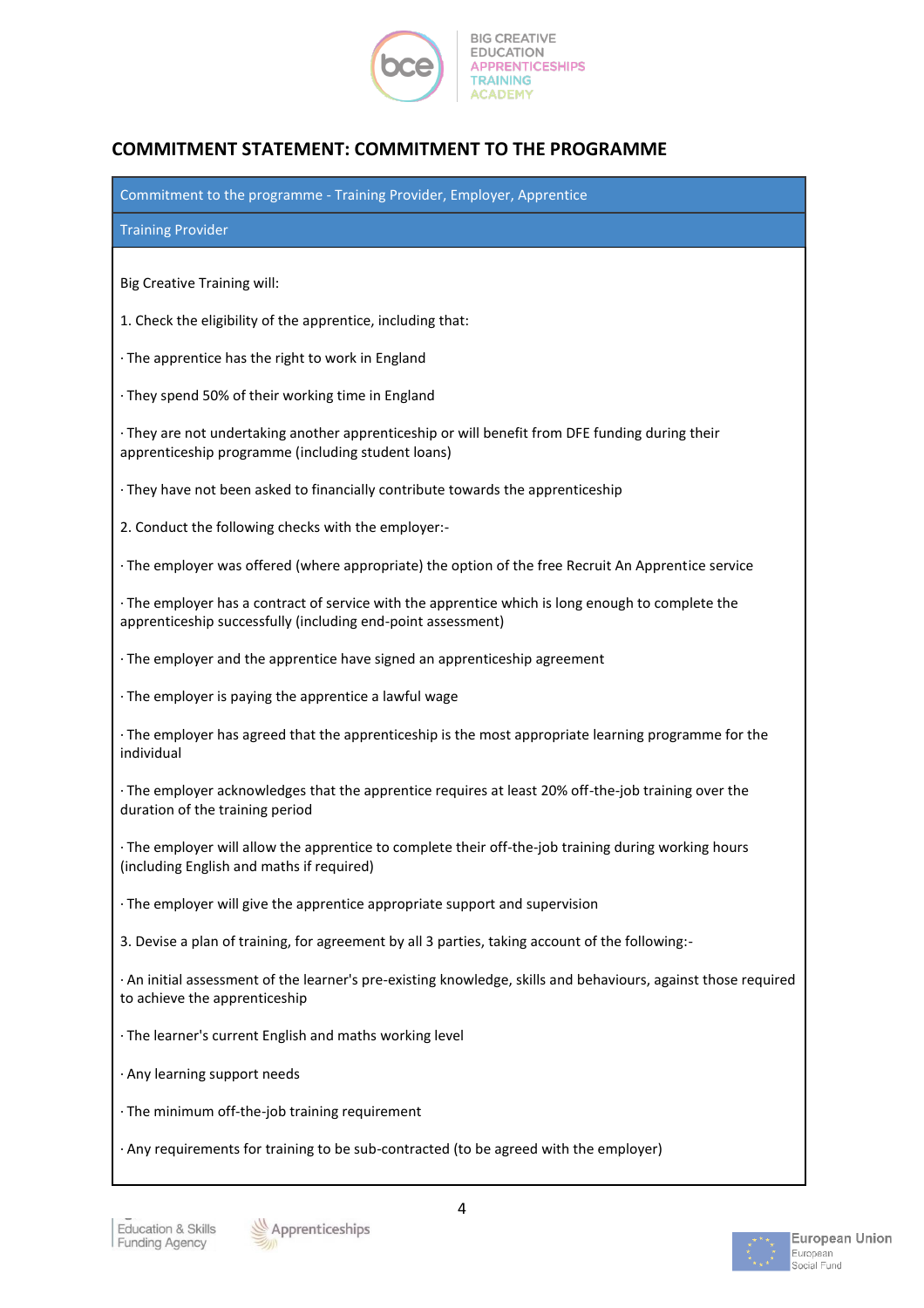

Commitment to the programme - Training Provider, Employer, Apprentice

Training Provider

4. Negotiate a price with the employer, including the following checks:-

· Additional payments / bursaries / small employer waiver

· Relevant prior learning (which would reduce the duration of the programme and the negotiated price)

· That the employer understands any obligations in relation to co-investment (where appropriate)

5. Manage/provide the off-the-job training as detailed in the plan of training (described in plan of training):-

· Provide an induction programme to the (named) apprentice (and the employer if required) that explains the plan of training

· Provide appropriate learning materials to the apprentice.

· Report (named) apprentice non-attendance at scheduled training sessions to the employer

· Manage/oversee the delivery provided by any other party (subcontractors) as detailed in the plan and in accordance with the funding rules.

· Pass on apprenticeship funding to any subcontractors (as agreed with the employer) and to the end point assessment organisation selected by the employer

· Ensure the quality of delivery through regular observations of teaching and learning, and apprentice/employer feedback

· Provide any certification as agreed with the employer/apprentice and/or required by the apprenticeship.

· Lead the tripartite progress reviews with the apprentice and employer.

· Update the Commitment Statement in consultation with the Employer and Apprentice as and when required

· Agree, with the apprentice and employer, when learning is complete and the apprentice is ready to undertake the end-point assessment

6. Administer the programme:-

· Complete any required paperwork (e.g. ILR) and upload data to the ESFA as required to trigger funding

· Make efforts to secure alternative employment for the (named) apprentice if made redundant by the employer.

· Seek to resolve any complaints brought by the apprentice/employer



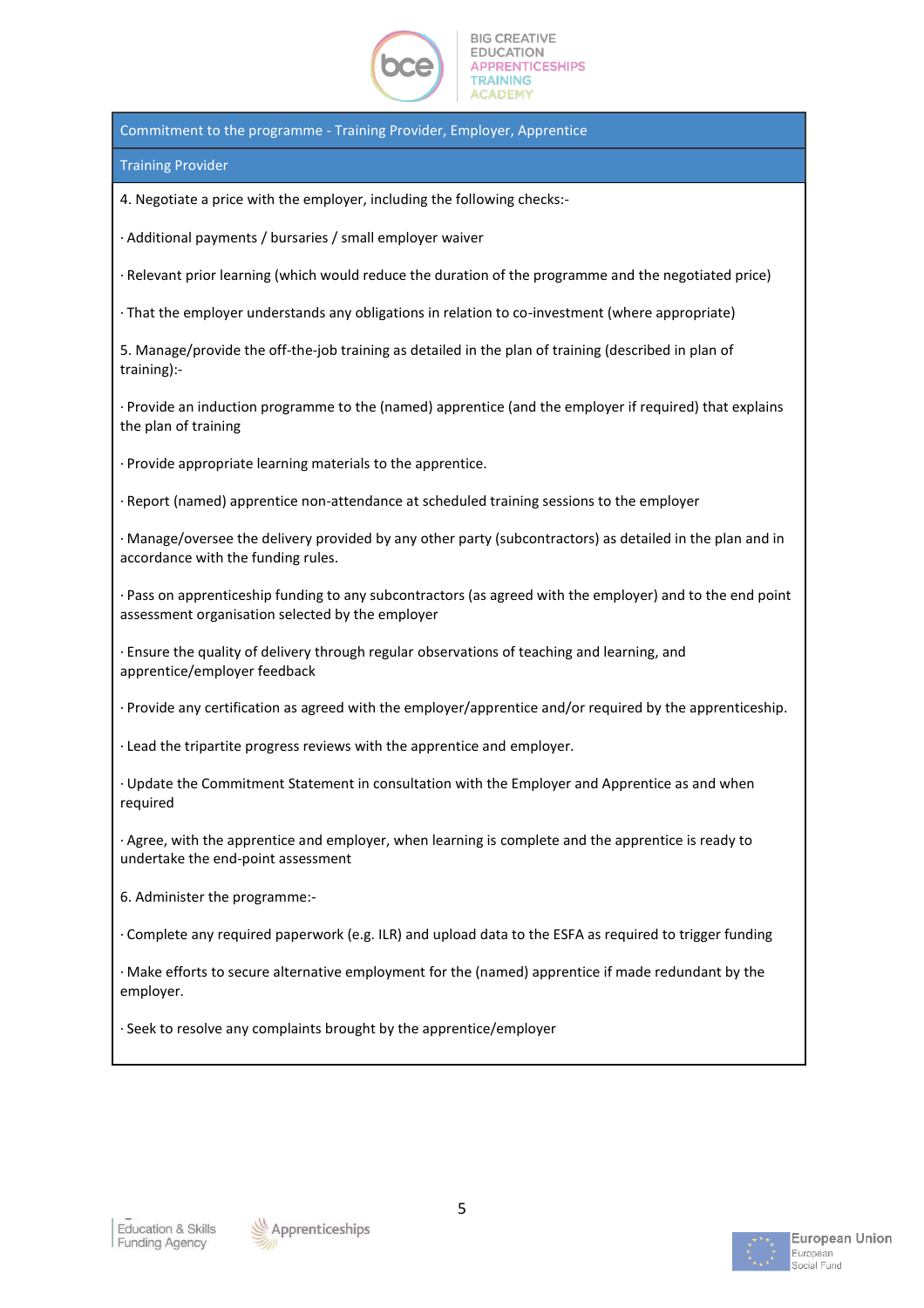

Commitment to the programme - Training Provider, Employer, Apprentice

#### Employer

The Employer (Manager of Apprentice) will:

1. Work with their selected main provider to identify the most suitable apprenticeship standard/framework.

2. Provide assistance to the main provider in the eligibility checks of the apprentice (outlined above).

3. Confirm that the main provider has made the appropriate checks (outlined above) with them.

· They have agreed that the apprenticeship is the most appropriate learning programme for the individual

· That the apprentice has the opportunity in their job role to gain the knowledge, skills and behaviours needed to achieve the apprenticeship.

· That the apprentice has the appropriate support and supervision to carry out their job role.

· They have agreed that prior learning has been taken into account with the design of the programme.

· They have acknowledged that an apprenticeship requires at least 20% off-the-job training over the duration of the training period

· That all off-the-job training must be completed during working hours (including English and maths if required)

4. Negotiate a price with the provider, taking into account the apprentice's prior learning, and understands any obligations in relation to co-investment.

5. Choose an end-point assessment organisation (at least 3 months prior to the end of the programme).

6. Contribute to and agree to the plan of training, as developed by the provider:-

- · Deliver off-the-job training (where agreed and detailed in the plan of training)
- · Provide the apprentice with opportunities to practise new skills in the work environment

· Assist the provider in collecting evidence of off-the-job training (where information is held by the employer)

· Contribute to tripartite progress reviews with the apprentice and provider

· Agree, with the apprentice and provider, when learning is complete and the apprentice is ready to undertake the end-point assessment

7. Seek to resolve any complaints brought by the apprentice/provider



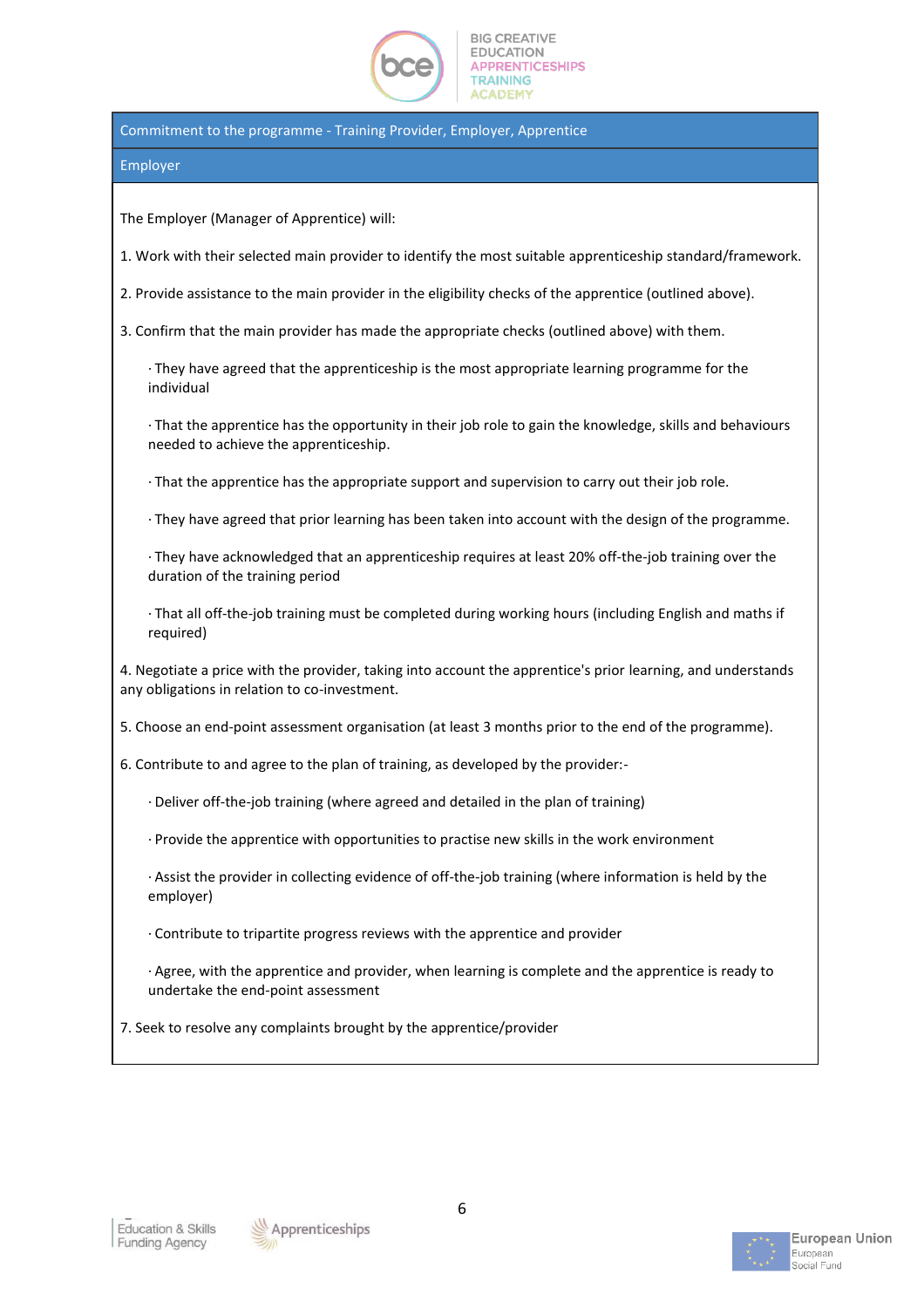

Commitment to the programme - Training Provider, Employer, Apprentice

#### Apprentice

The Apprentice (Name) will:

1. Give the main provider relevant information to assist in learner or programme eligibility checks.

2. Comply with any policies and procedures as outlined in this commitment statement.

3. Attend all required off-the-job training and workshops (or notify the provider/employer (in advance where possible) of non-attendance).

4. Commit to the learning activities required in each module, including any additional self-study and research (to take place during working hours).

5. Complete any coursework, assignments and exams required to achieve the apprenticeship.

6. Assist the main provider in collecting evidence of off-the-job training (where information is held by the apprentice).

7. Attend and contribute to the progress review meetings.

8. Agree, with the employer and main provider, when learning is complete and that they are ready to undertake the end-point assessment.

Contribute to tripartite progress reviews with the apprentice and provider

9. Seek to resolve any complaints brought by the apprentice/provider.

10. Bring any issues to the attention of the employer/main provider, including any learning support/health issues that might effect the plan of training.

| Main Provider to sign / initial once discussed |  |  |  |
|------------------------------------------------|--|--|--|
|                                                |  |  |  |
| Signature                                      |  |  |  |
| Name in Capitals                               |  |  |  |
| Position                                       |  |  |  |
| Date                                           |  |  |  |



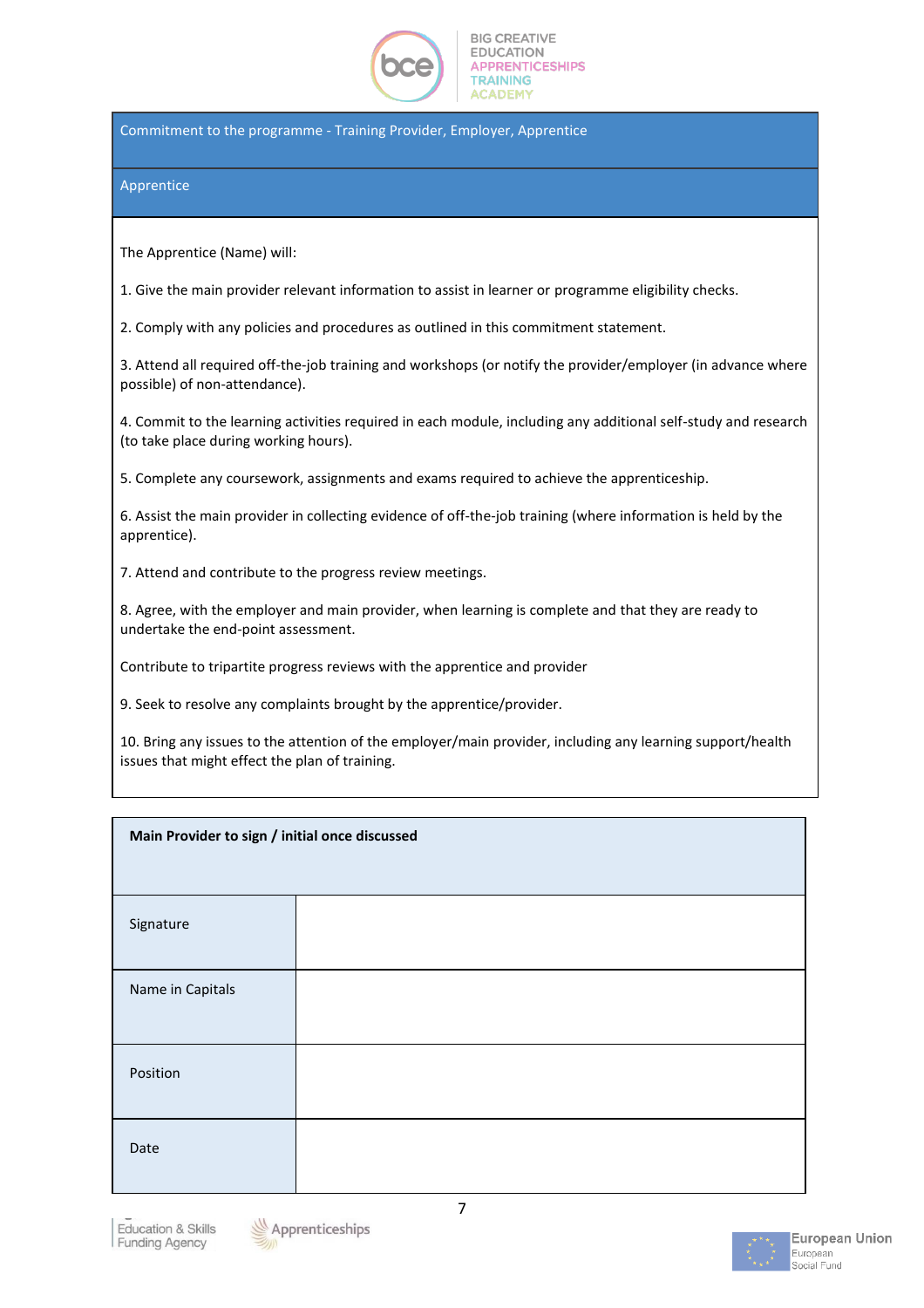

# **COMMITMENT STATEMENT: PLAN OF TRAINING – DIGITAL MARKETING**

**Apprenticeship Programme Details Off-The-Job (OTJ) Calculation**

Standard Name: Apprentice hours per week: 35

Reference Number / Version: National Lawrence On Programme (Wks): 52

Apprenticeship Level: Less Annual Leave Entitlement (Wks)\*: 5.6

Apprenticeship Start Date: Minimum 20% Calculation (Hrs): 324.8

Apprenticeship End Date:  $\begin{vmatrix} \cdot & \cdot & \cdot \\ \cdot & \cdot & \cdot \\ \cdot & \cdot & \cdot \end{vmatrix}$  \*Annual leave calculated as 5 days = 1 week inc bank holidays – Max 5.6 weeks per year

# **RECOGNITION OF PRIOR LEARNING**

#### Prior Learning

Use this section to describe any prior learning assessment that may require an adjustment to the apprenticeship programme. For example - Prior education / extensive use of skills in a work setting / partial completion of an apprenticeship - *Refer to Skills Audit where appropriate / professional discussion.*

# **ENGLISH AND MATHS**

### English and Maths

Use this section to describe the outcome of any assessment of English and maths and the support deployed as a result.

### Learning Support

Use this section to describe the outcome of any learning support assessment made and the support deployed as a result.

### Progress Reviews

Use this section to describe the dates, format and frequency of the progress reviews, and how ad-hoc reviews can be arranged etc.



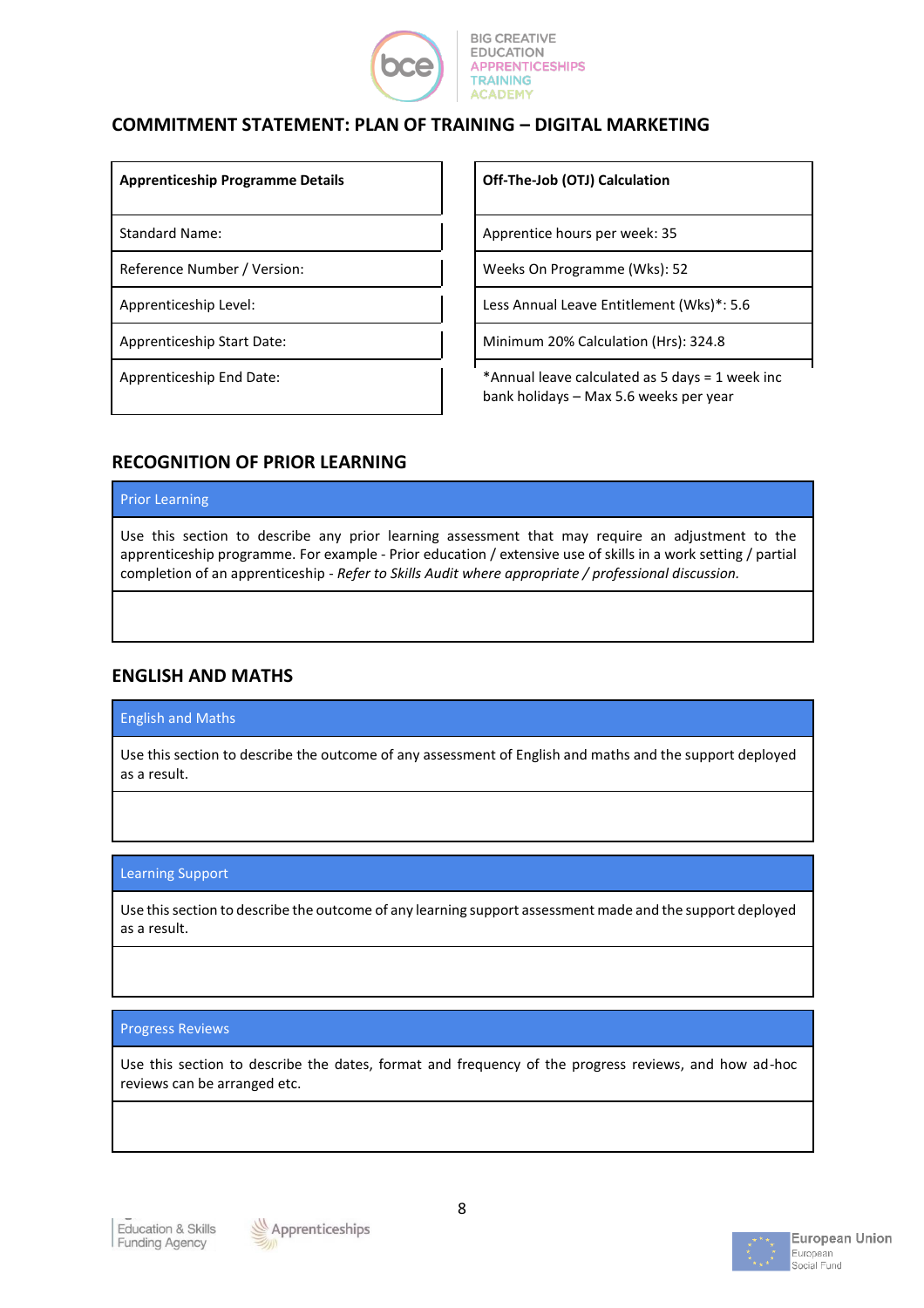

## **OFF THE JOB TRAINING**

Off the Job Training Hours for your programme;

The Employer shall ensure and support the learner to spend at least 20% of their time on programme on 'off the job training' within their usual working hours.

324.8

Off-the-job training (OTJT) is defined as learning which is undertaken outside of the normal day-to-day working environment and leads towards the achievement of an apprenticeship. It can take place at the BCT training Centre, employers premises or online.

The Apprenticeship training programme is delivered on a roll on-roll off basis in order to prepare your apprentice for End Point Assessment (EPA)

Off the Job Training includes the following elements;

| <b>Off The Job Training</b>                                                                                               | <b>Time Allocated</b>                                                                                    | <b>Delivery Method</b>                                       |
|---------------------------------------------------------------------------------------------------------------------------|----------------------------------------------------------------------------------------------------------|--------------------------------------------------------------|
| Face to face tutorials                                                                                                    | 2 days per month face to face<br>tuition                                                                 | BCT Training facility Creative Works /<br>Remote as required |
| Online study<br>Time spent writing assignments<br><b>Preparation for Assessment</b><br><b>Additional Learning Support</b> | Flexible guided study<br>Flexible guided study<br>Flexible guided study<br>1-1 with BCT specialist staff | Undertaken during working hours                              |
| Mentoring at work<br>Shadowing at work<br><b>Industry Visits</b><br><b>Industry Competitions</b>                          | Flexible by agreement with<br>employer and BCT work coach                                                | Workplace Activities Checklist                               |

### **OFF THE JOB TRACKING**

Every apprentice is assigned an off the job training tracker form, as per example form below:

[https://docs.google.com/forms/d/e/1FAIpQLSdNma43nloRCwk1mgJMcjBzGJnv5NUofsrpvUBEaRi01h6B](https://docs.google.com/forms/d/e/1FAIpQLSdNma43nloRCwk1mgJMcjBzGJnv5NUofsrpvUBEaRi01h6B-w/viewform)[w/viewform](https://docs.google.com/forms/d/e/1FAIpQLSdNma43nloRCwk1mgJMcjBzGJnv5NUofsrpvUBEaRi01h6B-w/viewform)

Each form is individualised, so that all of your off the job hours are calculated according to your hours of work.



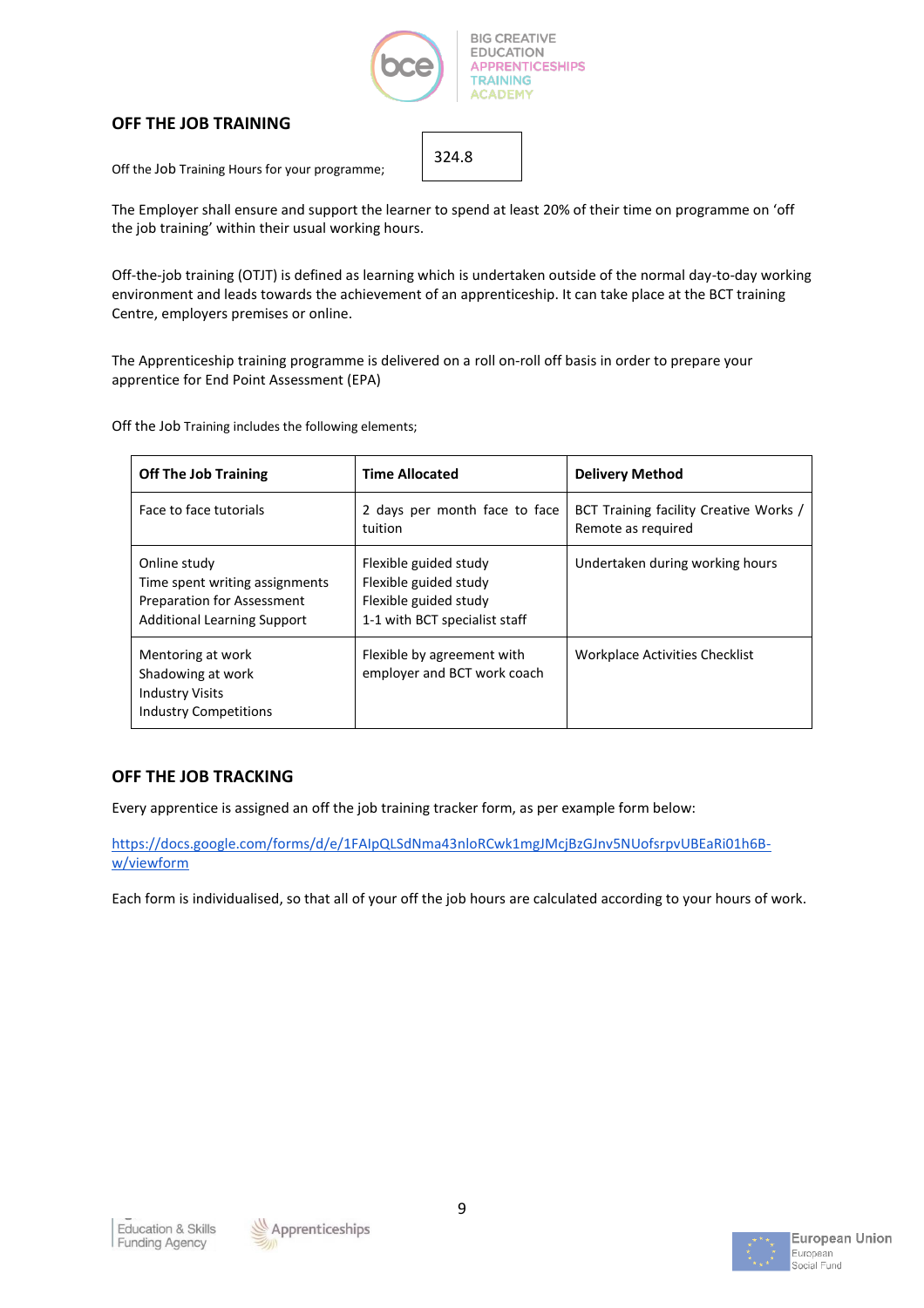

# **OCCUPATIONAL CONTENT/COMPONENTS**

| <b>Occupational Content / Components</b> |                                                                                                                                                                                                                                                     | <b>Method</b>                                         | <b>Delivery Lead</b> | <b>Total</b><br><b>Hours</b> | <b>OTJ</b><br><b>Hours</b> | <b>Funding</b><br>source |
|------------------------------------------|-----------------------------------------------------------------------------------------------------------------------------------------------------------------------------------------------------------------------------------------------------|-------------------------------------------------------|----------------------|------------------------------|----------------------------|--------------------------|
|                                          | Use this section to detail the delivery of the programme as required by the apprenticeship. Agree with employer and apprentice the<br>level of detail required (e.g. modules, topics, weeks). The example below is top-level and shows modules only |                                                       |                      |                              |                            |                          |
|                                          | Module Branding and Marketing Mix/Coding                                                                                                                                                                                                            | 2 hours, 13 hours online<br>learning tutorials x 6.75 | Main Provider        | 26.5                         | 26.5                       | Levy / Non<br>- Levy     |
| $\mathcal{P}$                            | Module Competitor Analysis and Target<br>Audience / Coding                                                                                                                                                                                          | 2 hours, 13 hours online<br>learning tutorials x 6.75 | Main Provider        | 26.5                         | 26.5                       | Levy / Non<br>- Levy     |
| Module  <br>3                            | CRM and Marketing Campaigns<br>/Coding                                                                                                                                                                                                              | 2 hours, 13 hours online<br>learning tutorials x 6.75 | Main Provider        | 26.5                         | 26.5                       | Levy / Non<br>- Levy     |
| 4                                        | Module SEO / Coding                                                                                                                                                                                                                                 | 4 hours, 26 hours online<br>learning tutorials x 6.75 | Main Provider        | 53                           | 53                         | Levy / Non<br>- Levy     |
| Module  <br>5                            | <b>Emall Marketing / Coding</b>                                                                                                                                                                                                                     | 4 hours, 26 hours online<br>learning tutorials x 6.75 | Main Provider        | 53                           | 53                         | Levy / Non<br>- Levy     |
| 6                                        | Module Social Media / Coding                                                                                                                                                                                                                        | 4 hours, 26 hours online<br>learning tutorials x 6.75 | Main Provider        | 53                           | 53                         | Levy / Non<br>- Levy     |
| Module<br>7                              | Pay per click / Coding                                                                                                                                                                                                                              | 4 hours, 26 hours online<br>learning tutorials x 6.75 | Main Provider        | 53                           | 53                         | Levy / Non<br>- Levy     |
| Flexible                                 | Shadowing/Mentoring /Training<br>courses/Seminars                                                                                                                                                                                                   |                                                       | Employer             | 33.3                         | 33.3                       |                          |
|                                          |                                                                                                                                                                                                                                                     |                                                       | Total                | 324.8                        | 324.8                      |                          |

| <b>MATHS / ENGLISH</b>                                     | <b>Method</b>                | Delivery Lead | <b>Total</b><br><b>Hours</b> | <b>OTJ</b><br><b>Hours</b> | <b>Funding</b><br>source |
|------------------------------------------------------------|------------------------------|---------------|------------------------------|----------------------------|--------------------------|
| <b>FSENG Functional Skills L2 Maths</b>                    | 5.5 hours per week<br>online | Main Provider | 55                           | 0                          | <b>ESFA</b>              |
| Module Competitor Analysis and Target<br>Audience / Coding | 5.5 hours per week<br>online | Main Provider | 55                           | 0                          | <b>ESFA</b>              |
|                                                            |                              | Total         | 110                          | 0                          |                          |

# **OUTLINE OF TRAINING – KEY DOCUMENTS - DIGITAL MARKETING**

[APPRENTICE INDUCTION PACK](http://www.bcepolicyfiles.com/files/BCT%20DM%20Induction%20Pack%2020.21.pdf) [WORKPLACE CHECKLIST](http://www.bcepolicyfiles.com/files/BCE%20DM%20Workplace%20Activities%20Checklist.pdf)